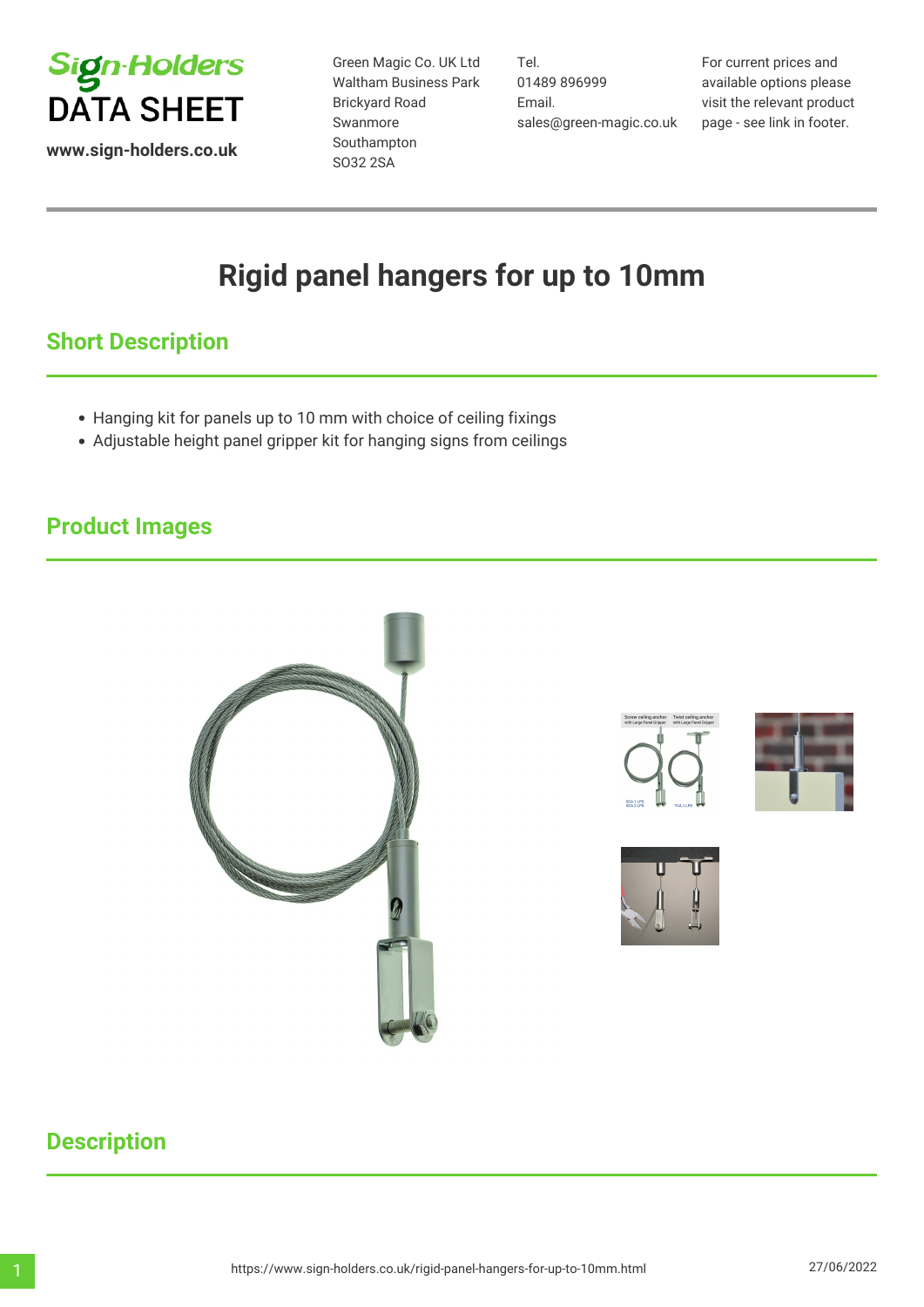### **Large panel hanging fittings with wires and ceiling anchors**

#### **Large capacity panel hangers with easy height adjustment offer a convenient way to hang thicker substrates and sign panels up to 10mm thick.**

These panel hangers suit rigid sign substrates from 6mm to 10 mm thickness and are available with a choice of ceiling fixings.

Domed brushed silver ceiling and panel fixings feature a self locking mechanism that saves the installer time and when hanging signs, panels and graphics from a ceiling. A clutch release button makes levelling up a breeze. The height is adjusted at the panel rather than at the ceiling - very convenient!

- Large Panel Gripper (LPG) fits over the panel which should be pre-drilled. A small machine screw and nut are supplied to support and secure the substrate.
- **Choose the correct kit for your ceiling type:** Plaster and wood ceilings use **Screw Ceiling Anchor** (SCA) kits (with either 1m or 2m length cables) Suspended ceiling grids use **Twister Ceiling Anchor** (TCA) kits (with 1m cables)
- The 1.5mm diameter galvanised wire cables are strong and ready to use (terminated) no crimping is required. Simply snip off excess.
- NOTE: **2 kits** are required to suspend **1 panel** or sign.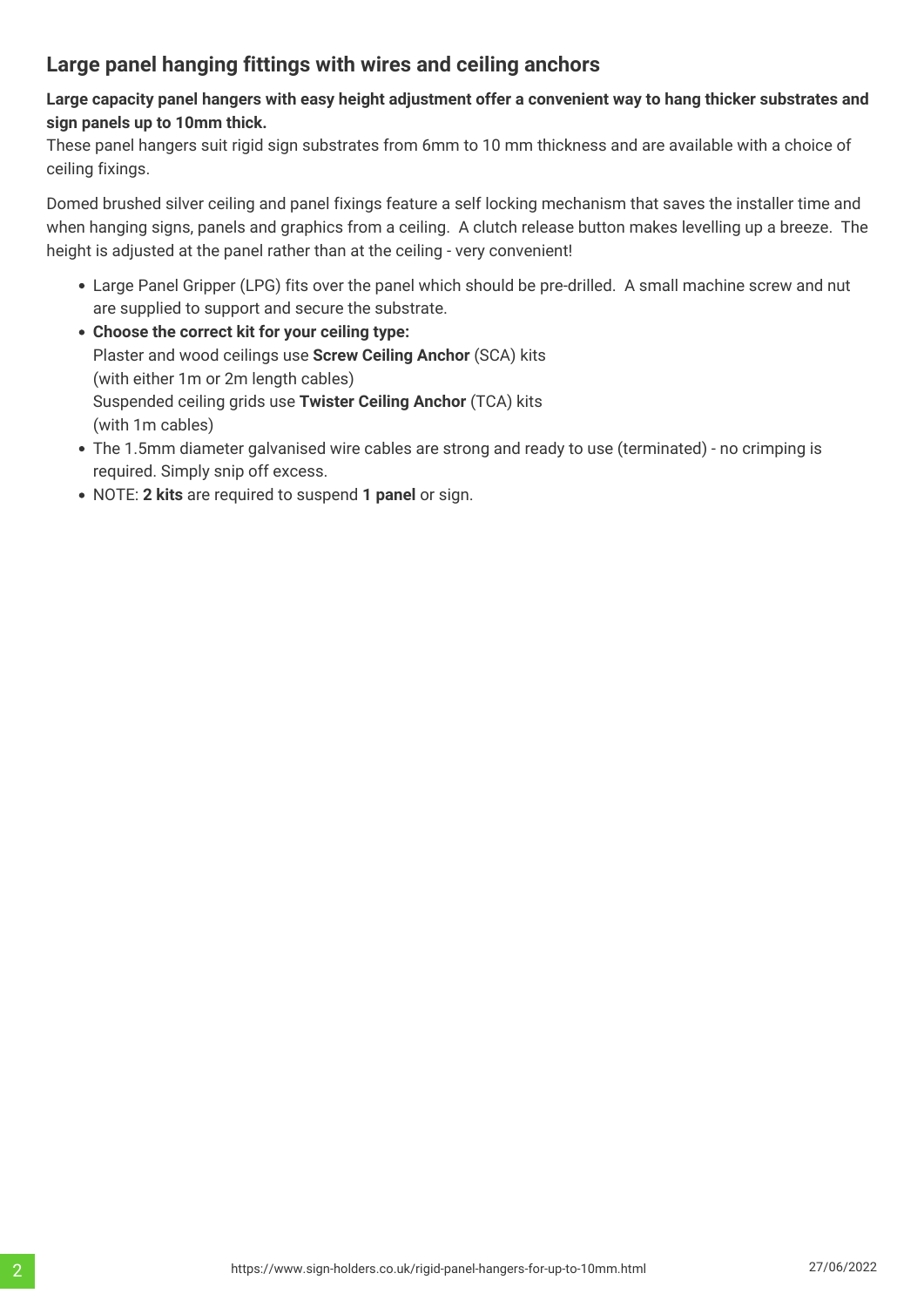#### **More Information**

Good quality wire cutters are required to cut off surplus wire after final adjustment.

**Applications, load ratings and other ways to buy fittings** • These adjustable large panel hanger kits can also be used in art installations, in shop window displays as well as in industrial applications such as suspending safety signs.

• The SCA ceiling suspension kit is easily fitted to a ceiling or underneath any horizontal surface, using the screw and plug kit provided (depending on the surface). Please ensure that the surface you are screwing into is capable of holding the weight of the item you are intending to hang. Our quoted load ratings include a 5:1 margin of safety - and the ceiling fixing should do likewise.

• The TCA suspended ceiling fixing is easily fitted to a 25mm false ceiling grid - it simply twists on to the white metal grid creating a secure and reliable attachment. Although the fitting itself can easily hold a weight of 6 kg your ceiling grid may not be designed to take such a weight. It is worth checking with your suspnded ceiling installer regarding your ceiling's safe hanging load.

• The Large Panel Gripper fitting itself is capable of holding up to 6 kg. The 1.5mm galvanised wire (7x7 construction) will carry these loads safely. However some ceilings may not take such loads without reinforcement or the use of specialist fixings in place of the screws and plastic plugs supplied. If in doubt please consult a skilled tradesman or professional. • We also have other ceiling fittings designed for attaching direct to a concrete ceiling using an expanding anchor. These various fittings and sets are also available as individual components. $\vert x \vert$